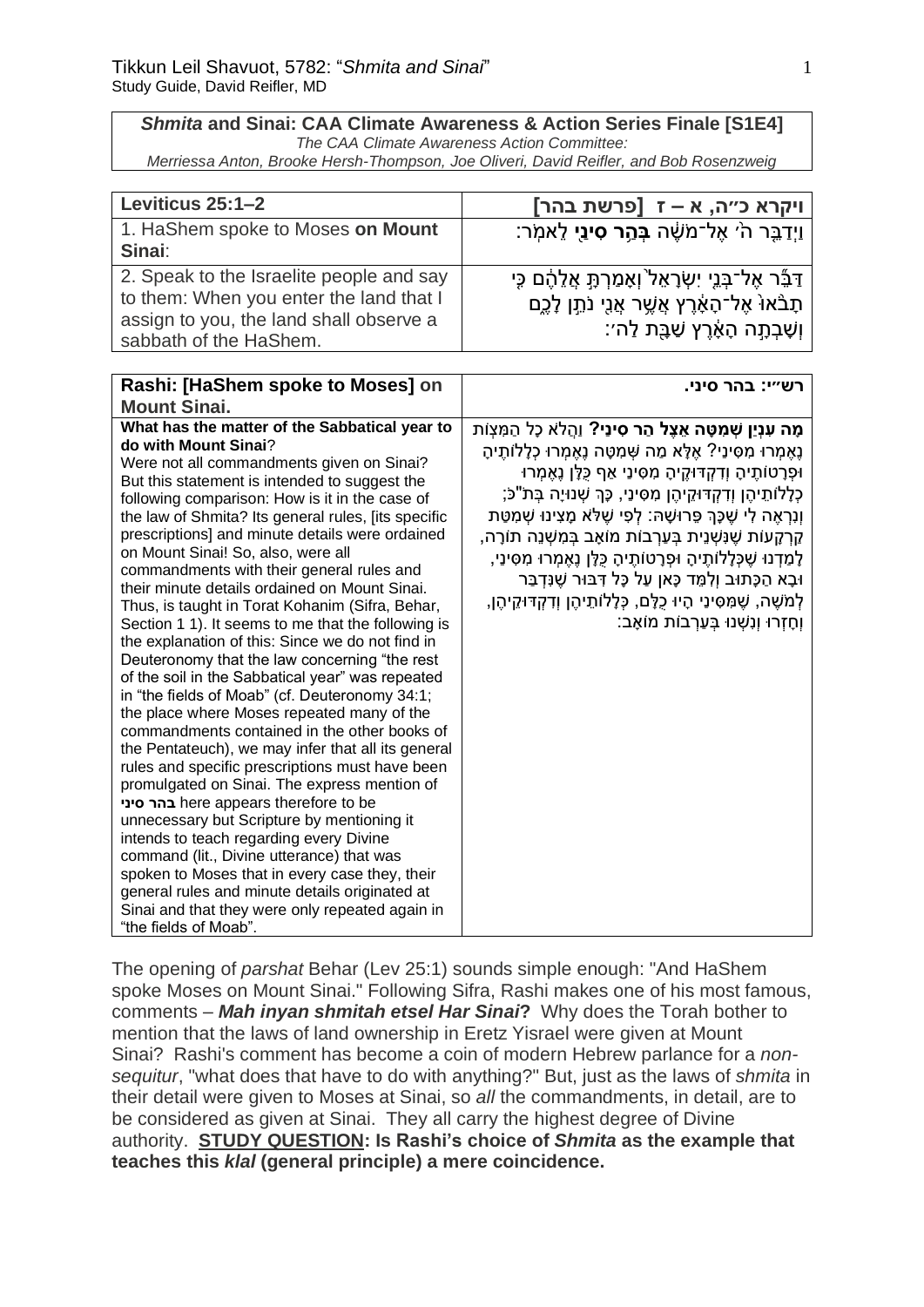**Three passages concerning shmita in the Torah.** The term, *shmita*, in the Torah generally indicates some type of release, "letting go," after an extended period.

| <b>Exodus 23:10-11</b>                                                                                                                                                                                                               | שמות כ״ג, י – יא [פרשת משפטים]                                                                                                                                       |
|--------------------------------------------------------------------------------------------------------------------------------------------------------------------------------------------------------------------------------------|----------------------------------------------------------------------------------------------------------------------------------------------------------------------|
| 10. Six years you shall sow your land<br>and gather in its yield;                                                                                                                                                                    | ֿןְשֵׁשׁ שָׁנֶים תִּזְרֵע אֶת־אַרְצֶךְ וְאָסַפְתָּ אֶת־<br>ּתָבוּאָתֶה:                                                                                              |
| 11. but in the seventh you shall let it rest<br>and lie fallow. Let the needy among<br>your people eat of it, and what they<br>leave let the wild beasts eat. You shall<br>do the same with your vineyards and<br>your olive groves. | ֿוְהַשְׁבִיעٌת <b>תִּשְׁמְטֶנָּה וּנְטַשְׁתָּה</b> וְאֱכְלוּ<br>אֶבְיֹגֵי עַמֶּךְ וְיִתְרָ <b>ם תּאכַל חַיַּת הַשָּׂדֶה כֵּן־</b><br>תַּעֲשֶׂה לְכַרְמְךָ לְזֵיתֶךָ: |

This is the first of three places where *shmita* is discussed in the Torah. Here "we are told to cultivate the land, vineyards and olive groves for six years, but הָשָׁמְטֶנָּה **הּ ָת ְּש טְּונּ**" – to let go and withdraw" in the seventh… The needy will eat just as you do, and wild animals will eat what's left. The purpose of *shmita* here is to limit our work activity and the ownership of our work product – we are not meant to be workaholics or to make the accumulation of wealth the highest priority."

| Leviticus 25:1-7                                                                                                                                                | [ויקרא כ״ה, א – ז [פרשת בהר                                                                                                                                  |
|-----------------------------------------------------------------------------------------------------------------------------------------------------------------|--------------------------------------------------------------------------------------------------------------------------------------------------------------|
| 1. HaShem spoke to Moses on Mount<br>Sinai:                                                                                                                     | ַוַיְדַבֶּר ה´ אֶל־מֹשֶׁה בְּהַר סִינֵי לֵאמְר:                                                                                                              |
| 2. Speak to the Israelite people and say<br>to them: When you enter the land that I<br>assign to you, the land shall observe a<br>sabbath of HaShem.            | דַבֶּֿר אֶל־בְּנֵי יִשְׂרָאֵל <sup>י</sup> וְאָמַרְתָּ אֲלֵהֶם כֵּי<br>َתָבٛאוּٝ אֶל־הָאָ֫רֶץ אֲשֶׁר אֲנֵי נֹתֵן לָכֶם<br>ַיְשָׁבְתֶה הָאָׄרֶץ שַׁבָּת לַה׳: |
| 3. Six years you may sow your field and<br>six years you may prune your vineyard<br>and gather in the yield.                                                    | שֵׁשׁ שָׁנִים תִּזְרַע שָׂדֶךְ וְשֵׁשׁ שָׁנִים תִּזְמְר<br>ַכַּרְמֶךְ וְאָסַפְתָּ אֶת־תְּבוּאָתֶהּ:                                                          |
| 4. But in the seventh year the land shall<br>have a sabbath of complete rest, a<br>sabbath of HaShem; you shall not sow<br>your field or prune your vineyard.   | ּוּבַשָּׁנֶה הַשְּׁבִיעָׁת שַׁב <del>ַ</del> ּת שַׁבָּתוֹן יִהְיֶה לָאָ <b>רֶץ</b><br>שַׁבָּת לַה׳ שֶׂדְרָּ לְא תִזְרָע וְכַרְמְךָ לְא<br>ׁתִזְמְׂר:         |
| 5. You shall not reap the aftergrowth of<br>your harvest or gather the grapes of<br>your untrimmed vines; it shall be a year<br>of complete rest for the land.  | ְאֶת סְפֶיחַ קְצָירְךָ לְא תִקְצוֹר וְאֶת־עִנְּבֵי<br>ֿנְזִירֶךְ לְא תִבְצֶׂר שְׁנֵת שַׁבָּתָוֹן יִהְיֶה לָאֶרֶץ:                                            |
| 6. But you may eat whatever the land<br>during its sabbath will produce-you,<br>your male and female slaves, the hired<br>and bound laborers who live with you, | וְהָיִתָּה שַׁבַּٛת הָאֶרֶץ לָכֶם לְאָכְלָ <i>יה</i> לְךָּ<br>וּלְעַבְדְּךָ וְלַאֲמָתֶךָ וְלִשְׁכָירְךָ וּלְתוֹשָׁבְרְ<br>הַגָּרִים עִמֱךְ:                  |
| 7. and your cattle and the beasts in your<br>land may eat all its yield.                                                                                        | <u>וְלְבְהֶמְתְּךָ וְלַחָיֶה אֲשֶׁ</u> ר בְּאַרְצֶךָ תִּהְיֶה כָּל־<br>ּתָּבוּאָתָהּ לֵאֱכְל:                                                                |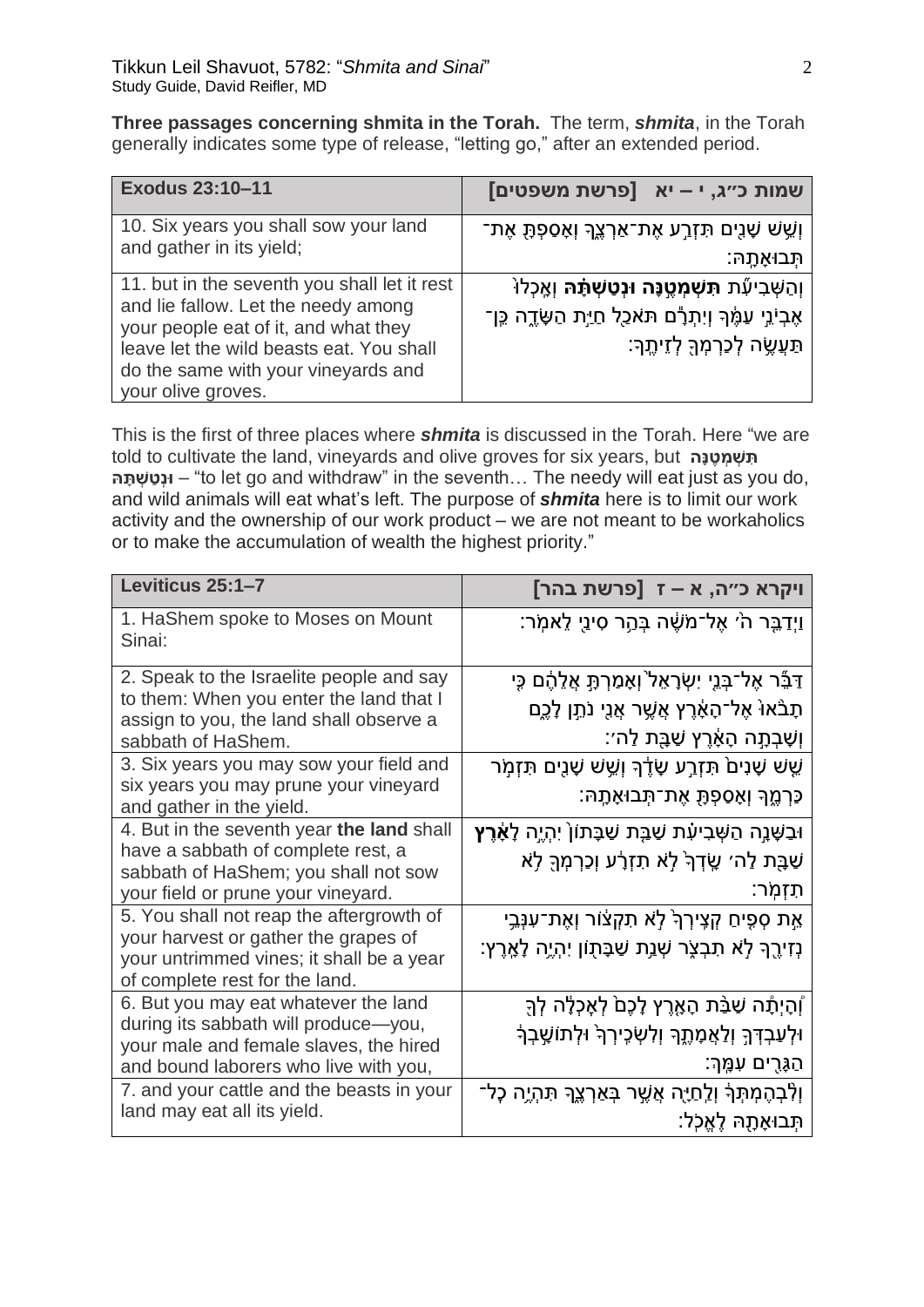In *Vayikra* 25:4, the command to desist from agricultural work in the seventh year takes a different focus — וּבַשֶּׁנָה הַשְּׁבִיעָת שַׁבַּת שַׁבַּתוֹן יִהְיֶה **לָאָרֵץ**, שַׁבַּת לה' seventh year **the land** shall have a year of sabbath of complete rest, a sabbath of HaShem. This time the produce of the seventh year is to be shared with a specific group of the less fortunate – one's employees, indentured servants and workers, plus, once again, the animals. But the prime "beneficiary" is, oddly, the land, God's land. We must not think the we are its ultimate owners. Chapter 25 also provides for the release of Hebrew slaves who had become indentured servants for debts they could not repay in the Jubilee  $(50<sup>th</sup>)$  year, even if less than six years have been served (cf. Ex 21:2), and indeed also for the return of land to its original owners (25:10).

| Deuteronomy 15:1-3                                                                                                                                                                                              | דברים ט״ו, א – ג [פרשת ראה]                                                                                                                                                           |
|-----------------------------------------------------------------------------------------------------------------------------------------------------------------------------------------------------------------|---------------------------------------------------------------------------------------------------------------------------------------------------------------------------------------|
| 1. Every seventh year you shall practice<br>remission of debts.                                                                                                                                                 | ֿמְקֵץ שֶׁבַע־שָׁנִים תַּעֲשֶׂה שְׁמִטֶּה:                                                                                                                                            |
| 2. This shall be the nature of the<br>remission: every creditor shall remit the<br>due that he claims from his fellow; he<br>shall not dun his fellow or kinsman, for<br>the remission proclaimed is of HaShem. | וְזֵה <del>דְּבֵר הַשָּׁמְטָה</del> שָׁמוֹט כָּל־בַּעַל מַשֵּׁה<br>ּיָדֹו אֲשֶׁר יַשֶּׁה בְּרֵעֱהוּ לְאֹ־יֵגָּשׂ אֶת־רֵעֵ <i>ׂ</i> הוּ<br>וְאֶת־אָחָ֫יו כֵּי־קָרֶא שָׁמְטֶה לַיהֹוֶה: |
| 3. You may dun the foreigner; but you<br>musty remit whatever is due you from<br>your kinsman.                                                                                                                  | אֶת־הַנָּכְרֵי תִּגָּשׂ וַאֲשֶׁר יִהְיֶה לְךָּ אֶת־אָחָיךָ<br>ּתַשְׁמֵט יָדֵךְ:                                                                                                       |

Deuteronomy 15:1-2 offers a very different sort of *shmita* after seven years, **of monetary debts.** The Torah explains *dvar ha'shmita* "how it's done" - debts owed by one's neighbor or brother are "let go", not to be collected, "because HaShem's release has been proclaimed ('כִּי קָרָא שְׁמִטָּה לה').

*The expressed revelation at Mount Sinai in Shmot 20 is basically a list of "Don'ts" – don't kill, steal, commit adultery, bear false witness, etc. The Ten Commandments come to protect society from bad behavior. They do not require us to be pro-active, whether letaken olam – to improve the world, or letaken et atsmenu - to improve ourselves. The three sections of shmita laws require more. The "haves" must show concern for the poor by giving equal access to food supplies, cancelling debts that drag people down into indentured servitude and putting a time limit on such servitude. We show concern for the environment by letting the overworked land rest and restore its vitality, and by helping the wild animals survive. And shmita reminds us that we are not all-powerful; there is a God above us who makes our material success possible and we must limit its pursuit.*

**ONE POSSIBLE CONCLUSION:** "Shmita has a great deal to do with Mt Sinai. It "upgrades" the revelation from there – by making us "let go" from time to time - for the sake of God and the world, and for our sakes. Social goals are as relevant today as they were 3500 years ago."